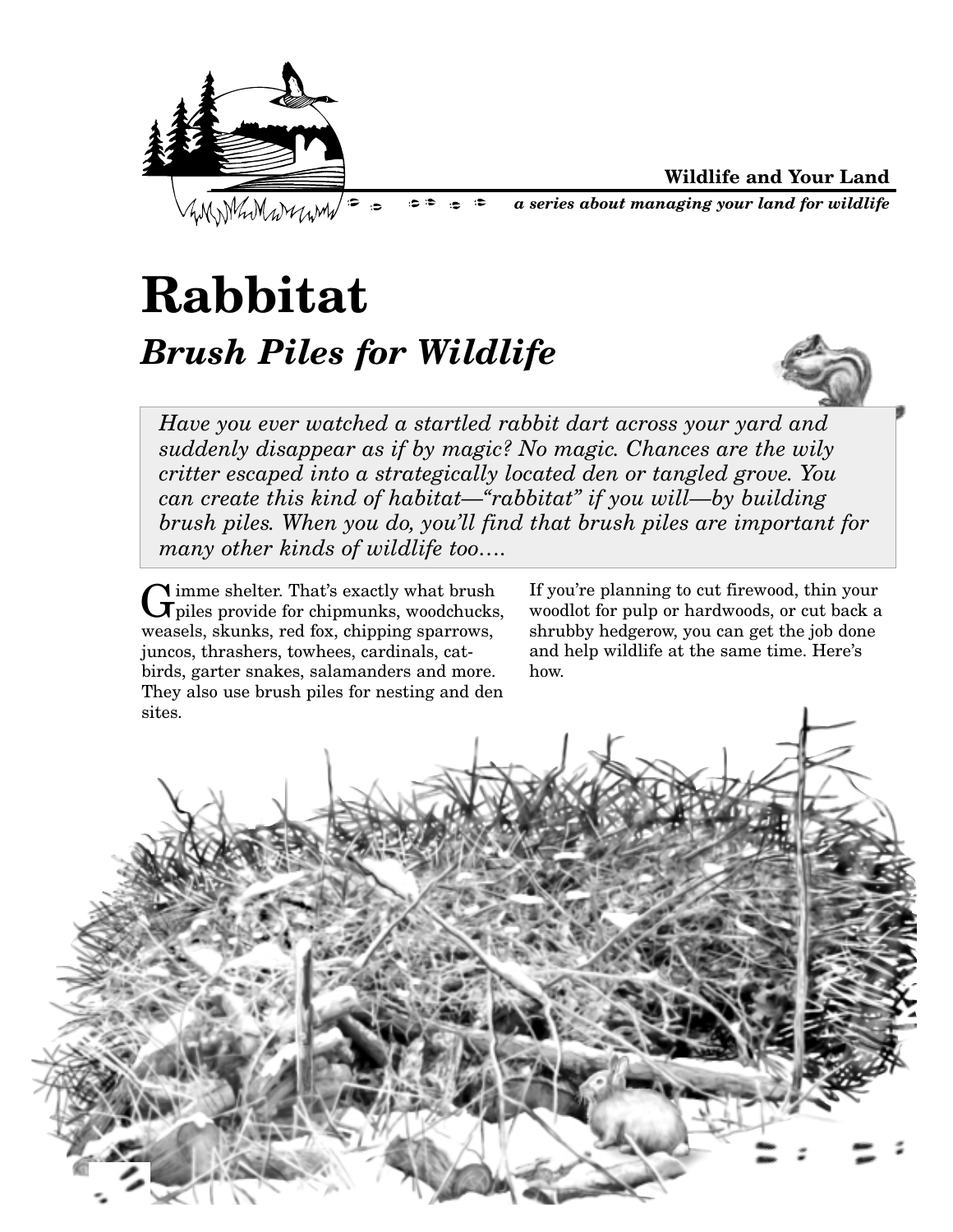### **Building A Brush Pile**

#### *Brush Pile Components*

Brush piles have two basic components—a base and a brushy top. The base raises the brush pile off the ground and creates tunnels for dens, nests and escape routes. The brushy top protects this space from predators.

Base materials can vary depending on what you have nearby. The most common materials are stones and logs. The stones should be about 8 to 12 inches in diameter and placed in three loose piles, each at the corner of a triangle. The logs, 4 to 6 inches in diameter, should be cut between 4 and 6 feet long and placed, log cabin-style, 4 feet high. Oak, black locust, cedar and other hardwoods make good bases because they resist rotting. Other good

base materials include large stumps, cull logs or old fence posts. A few PVC pipes or drain tiles provide escape tunnels for small mammals.

As you build the base, add branches into the interior of the structure. After the base has been completed, pile on the brush—placing the larger, stouter limbs first, and smaller limbs last. You may need to occasionally place heavier branches on top to keep the stacked brush in place. Be sure to place the individual branches at different angles and directions to ensure that the materials lock together and form air spaces. After the pile reaches about 6 or 8 feet in height, begin placing branches around the sides. Occasionally stick branches into the pile with the large end first to add stability to the pile.





*Logs, old fence posts, rock piles and stumps make good brush pile bases.*

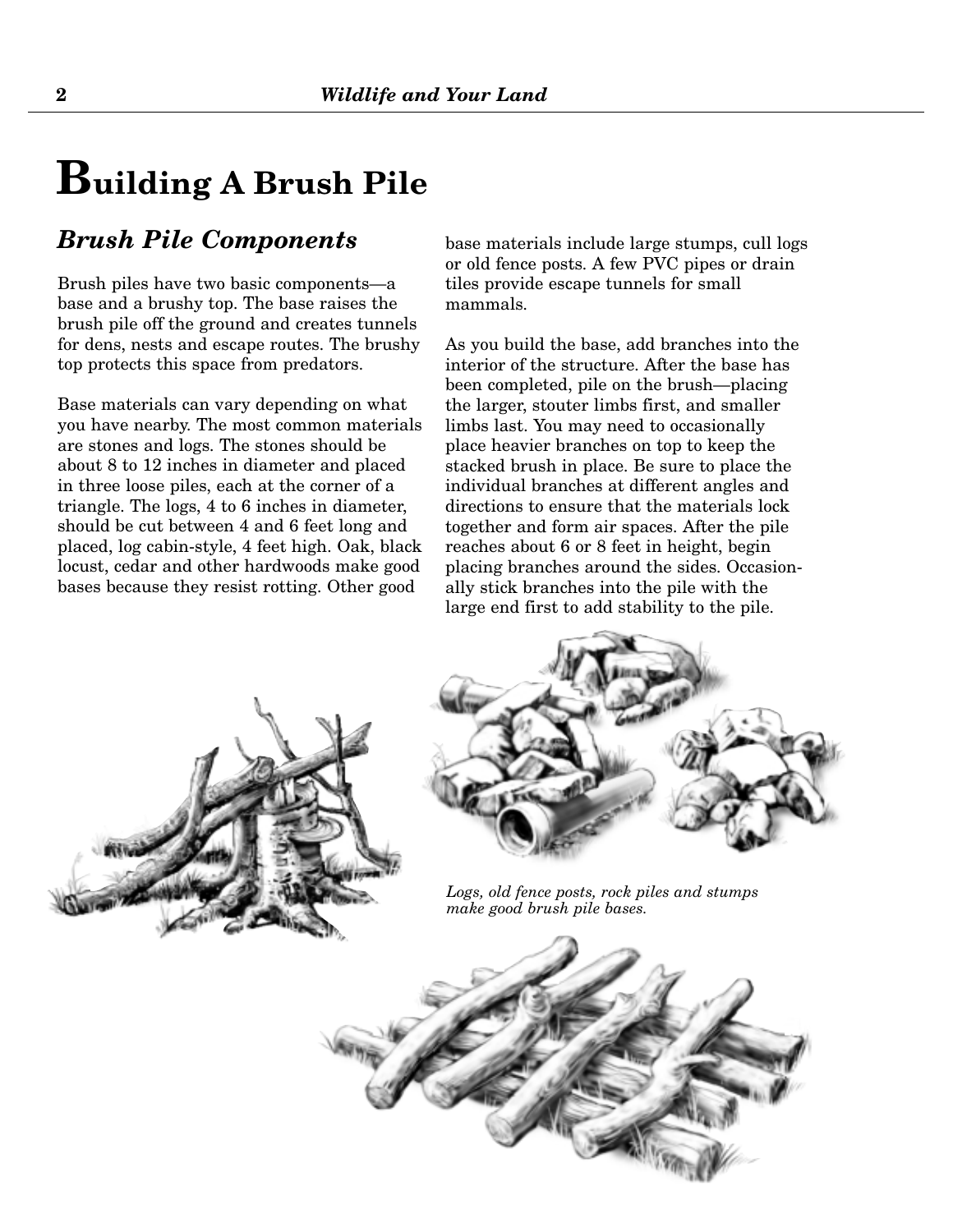When finished, your brush pile should be about 6 to 8 feet high and 6 to 8 feet wide, and shaped like an igloo. You can also build smaller brush piles, they just won't attract as many animals. Encourage the growth of grasses and vines through your brush piles; they add density and permanence to the piles.

Though your brush pile should last from ten to 15 years, it will require periodic maintenance. About every six years or so, add new brush to renew the pile. As the pile finally begins to deteriorate beyond usefulness, construct a new brush pile adjacent to the old one. Don't tear down the existing one, as you may be disturbing a few lingering tenants. By building next to the old pile, you will be providing a continuous source of cover.

#### *Brush Pile Placement*

Build most of your brush piles within or near woods. This is most easily accomplished after a timber sale. A good rule of thumb is to build two to four brush piles per acre, spaced about 100-150 feet apart. Forest wildlife quickly inhabit brush piles, especially after a harvest. Place others along fence rows or your yard border. Also, there are a few places *not* to place a brush pile. To avoid pest problems, locate your brush pile well away from your garden and house. No sense feeding the rabbits or attracting unwanted skunks and rodents. And, if attracting small mammals is your goal, don't place a brush pile under a snag where hawks and owls can launch their attack…although they need to eat too.

#### *Living Brush Piles*

A variation on the traditional brush pile concept above is the living brush pile. These special structures create shelter *and* a longterm food source. You can build two different kinds of living brush piles: one using broadleaf trees, and the other using evergreens. The idea is to cut partially through the trunk or stem, leaving as much of the bark intact as possible. Since a tree is fed through the cell layer just under the bark's skin, the tree can flourish for several years before dying.



*Depending on the size of the pipes, you can create safe exits for chipmunks, rabbits, woodchucks and foxes as well as other tunnel-loving wildlife.*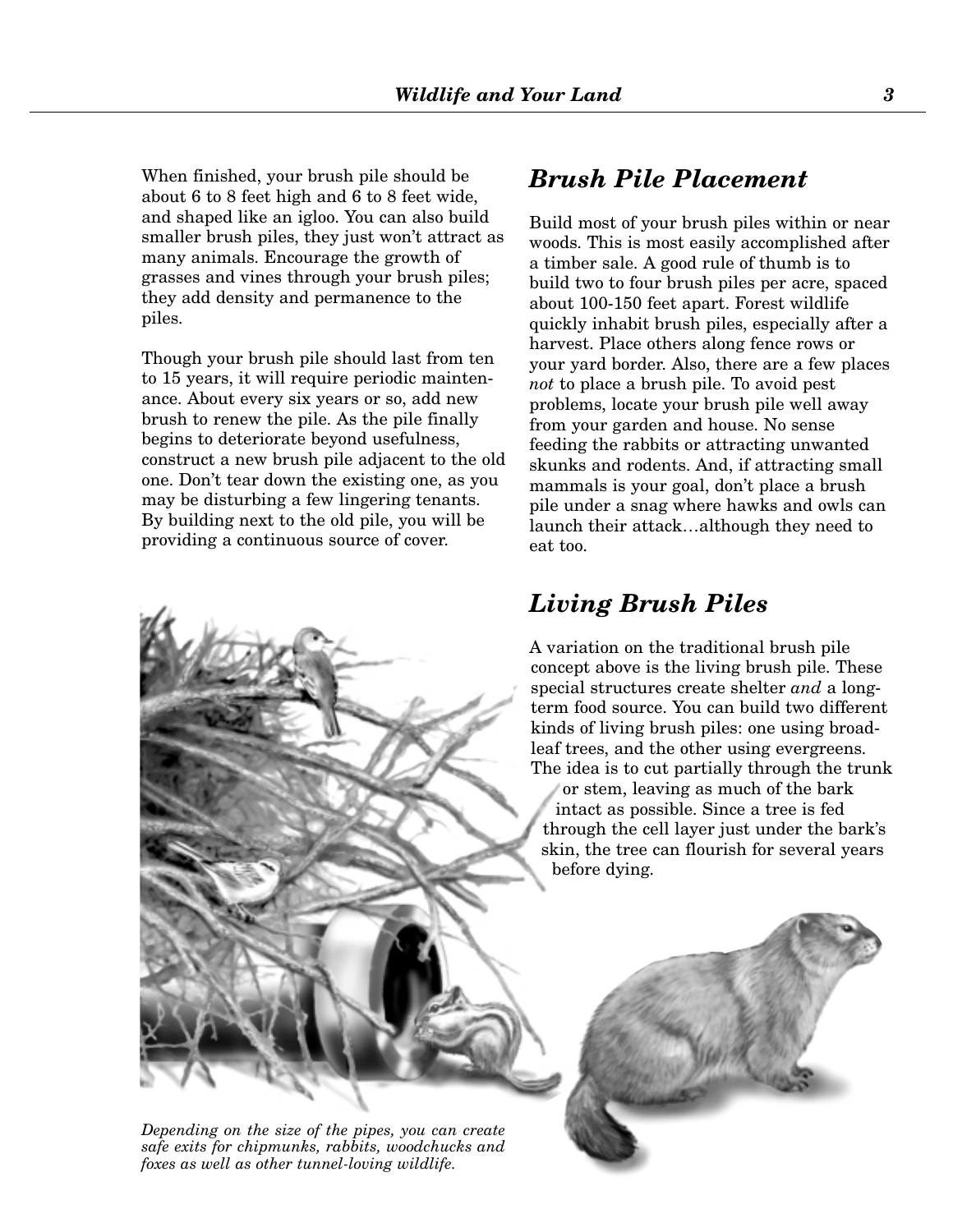Create a living brush pile using broadleafed trees by locating a group of six or more saplings about 6 to 10 feet tall. Aspen, birch and basswood are good choices, but any broadleafed tree will do. Then, partially cut through each tree at a height of 6 to 10 inches from the ground, and topple them over toward one another. In a couple of years, you'll find a dense growth. When the saplings eventually die, cut through them completely and use this brush to construct a traditional brush pile.

The buds, twigs, and leaves of broadleaf living brush piles feed deer, rabbits, ruffed grouse, and wild turkey. In addition, the insects that harbor in, and under, living brush piles are favorite foods of rufous-sided towhees, gray catbirds, brown thrashers and other songbirds of the brush. Pine, fir, spruce, cedar and hemlock make good evergreen living brush piles. They provide excellent cover, especially in winter. Simply select a tree with ample lower limbs and cut halfway through the first two or three whorls of its branches. Push down on the branches to form a "tepee." That's all there is to it.



*Living brush piles made from evergreen trees provide excellent cover for foxes and other mammals, especially in winter.*

*Living brush piles made from leafy trees create food for deer and cover for small mammals.*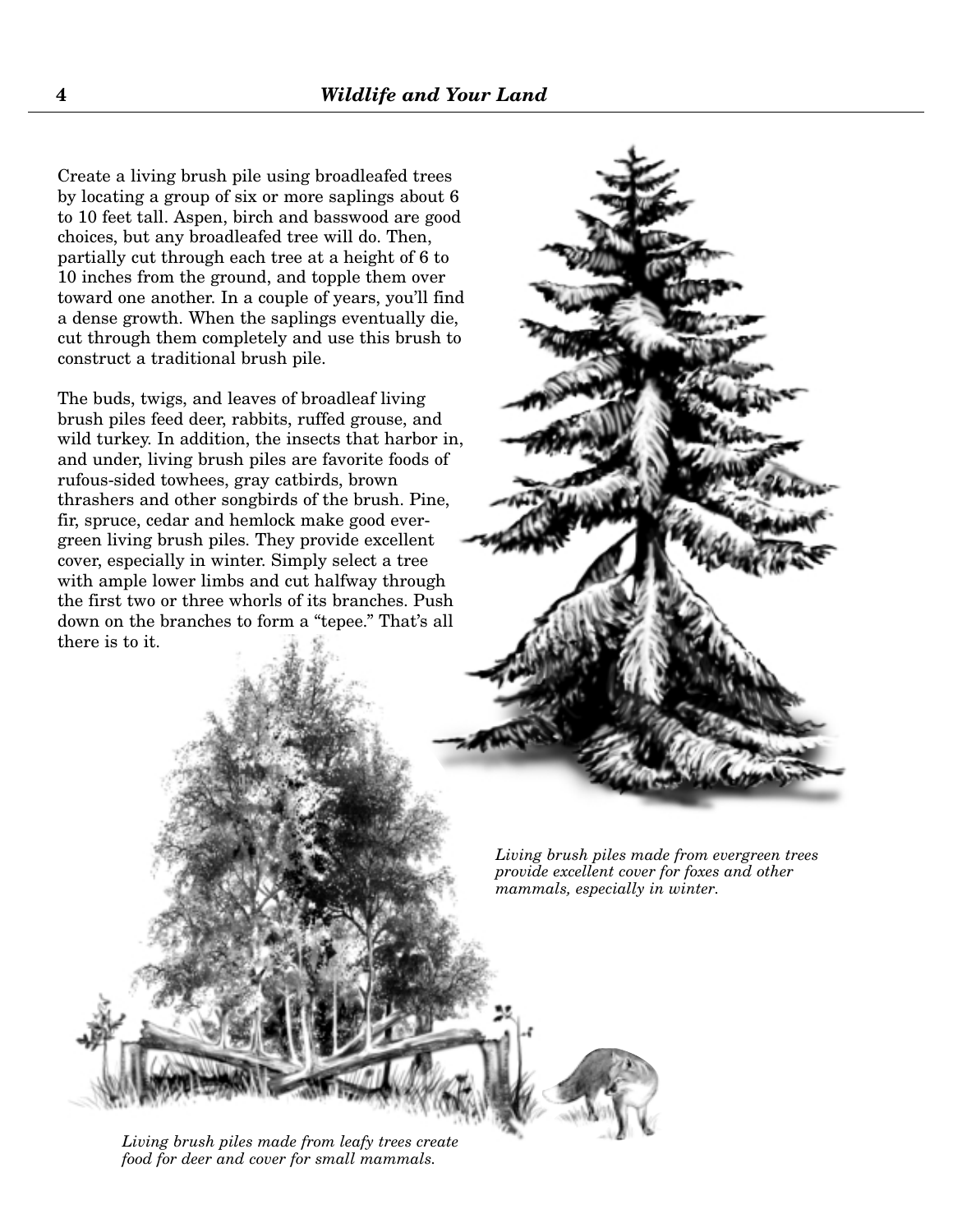#### *A Word on Rock Piles*

Throughout Wisconsin, the tilled earth contains an abundance of rocks…most left behind by melting glaciers. Many farm fields are outlined with rock walls or have a large rock pile dumped in some forgotten corner by generations of farmers who annually added to the collection each spring after heaving frosts worked new rocks to the field surface. These may be found in or near woodlands or grasslands. Some may even be natural rocky outcroppings—a glacial deposit.

Rock piles and walls provide special habitats for wildlife. Chipmunks, skunks and other small rodents and snakes are partial to these hard, sun-warmed quarters. A wide variety of ants and other invertebrates live beneath rocks which are in direct contact with the earth. Ant colonies can also thrive in them and provide food for a host of birds, mammals, reptiles and amphibians.

If you are interested in providing habitat for this kind of wildlife, then you may want to place PVC pipes or drain tiles within the rocks. Pipes and tiles create very effective escape tunnels and den sites for rock pileloving wildlife. Or, just leave them alone. But if grassland birds and prairie restoration is your goal, bury them. That's because some rock-pile-loving wildlife, such as skunks and raccoons, prey on grassland bird eggs and will defeat your efforts.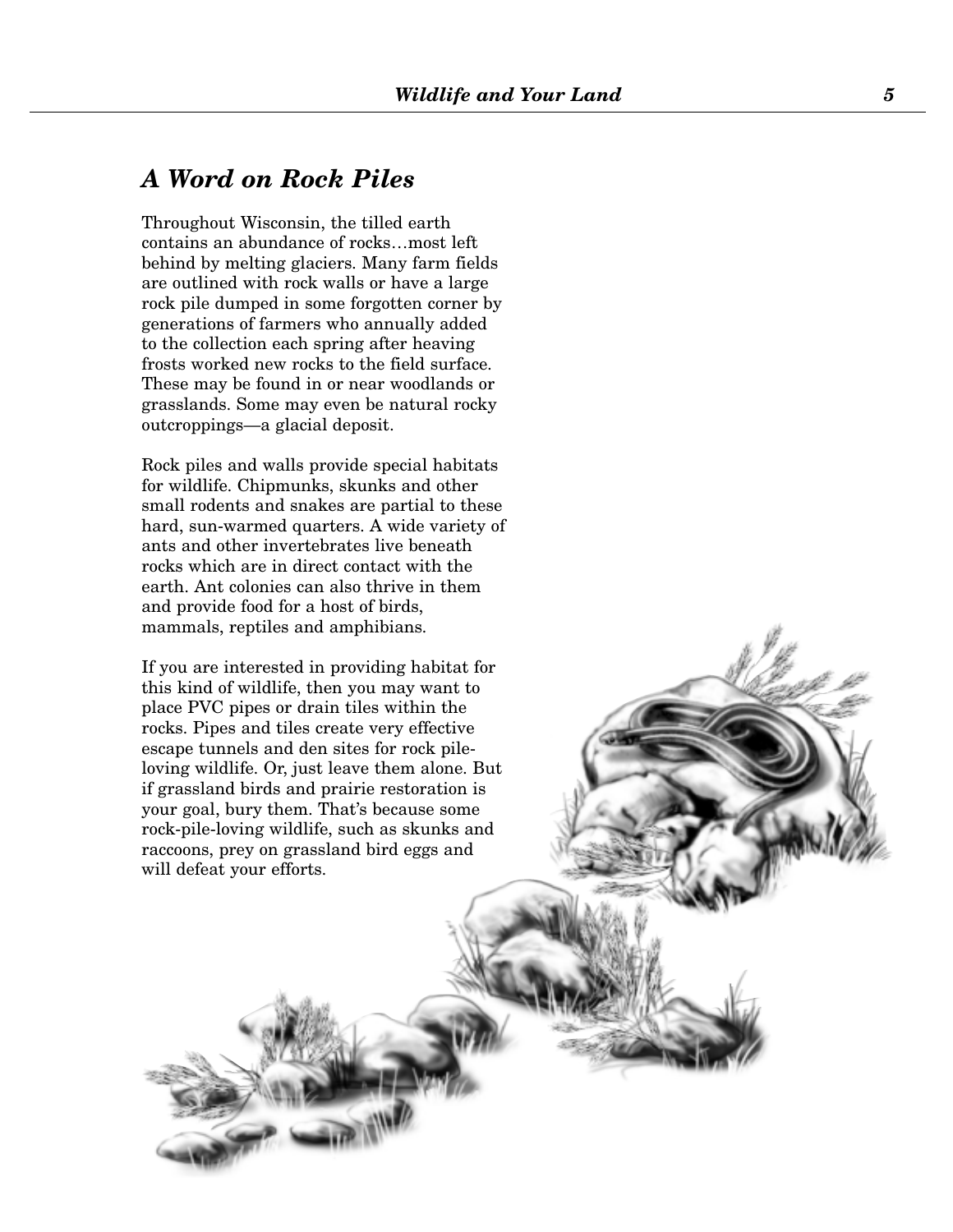# **Notes**

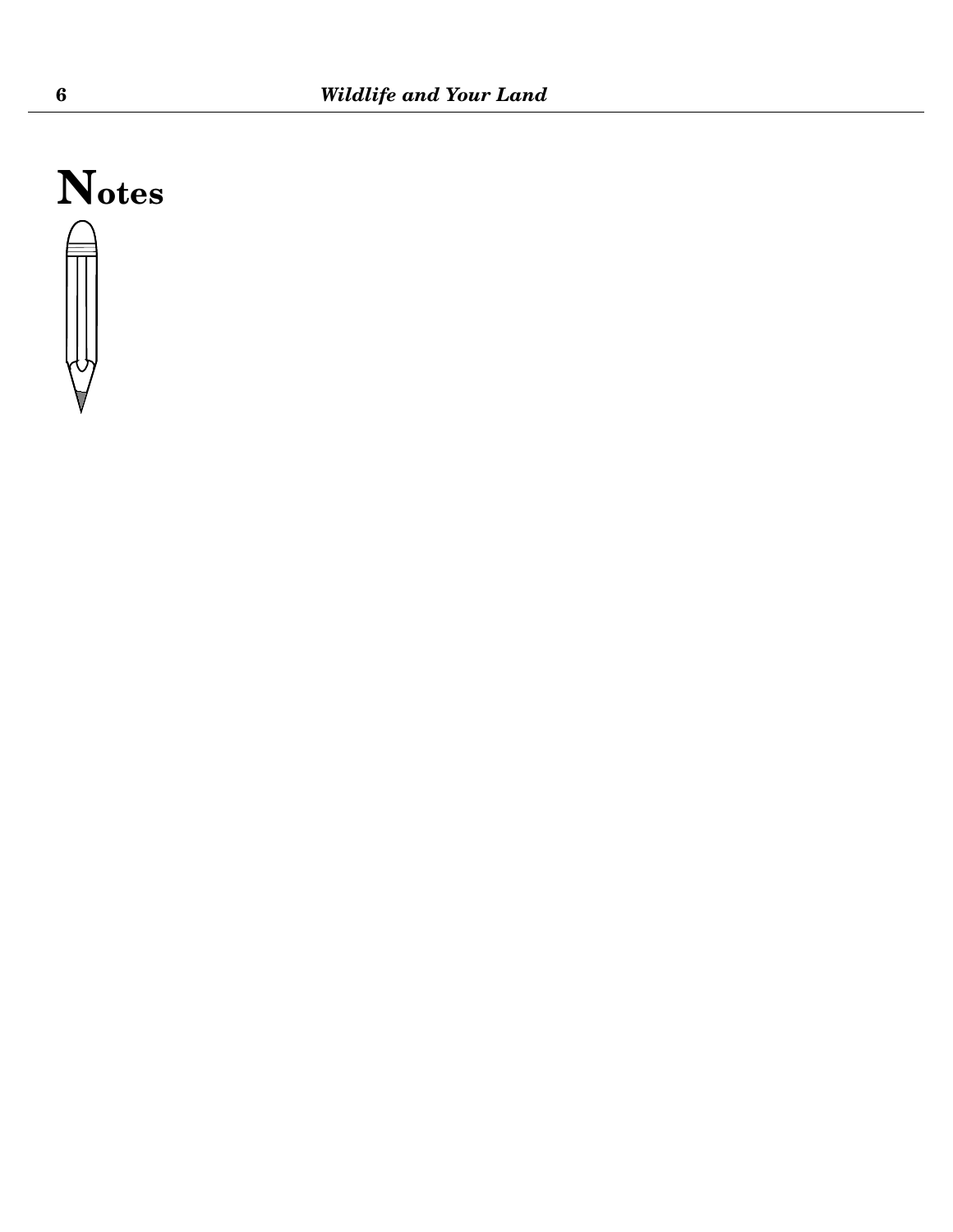